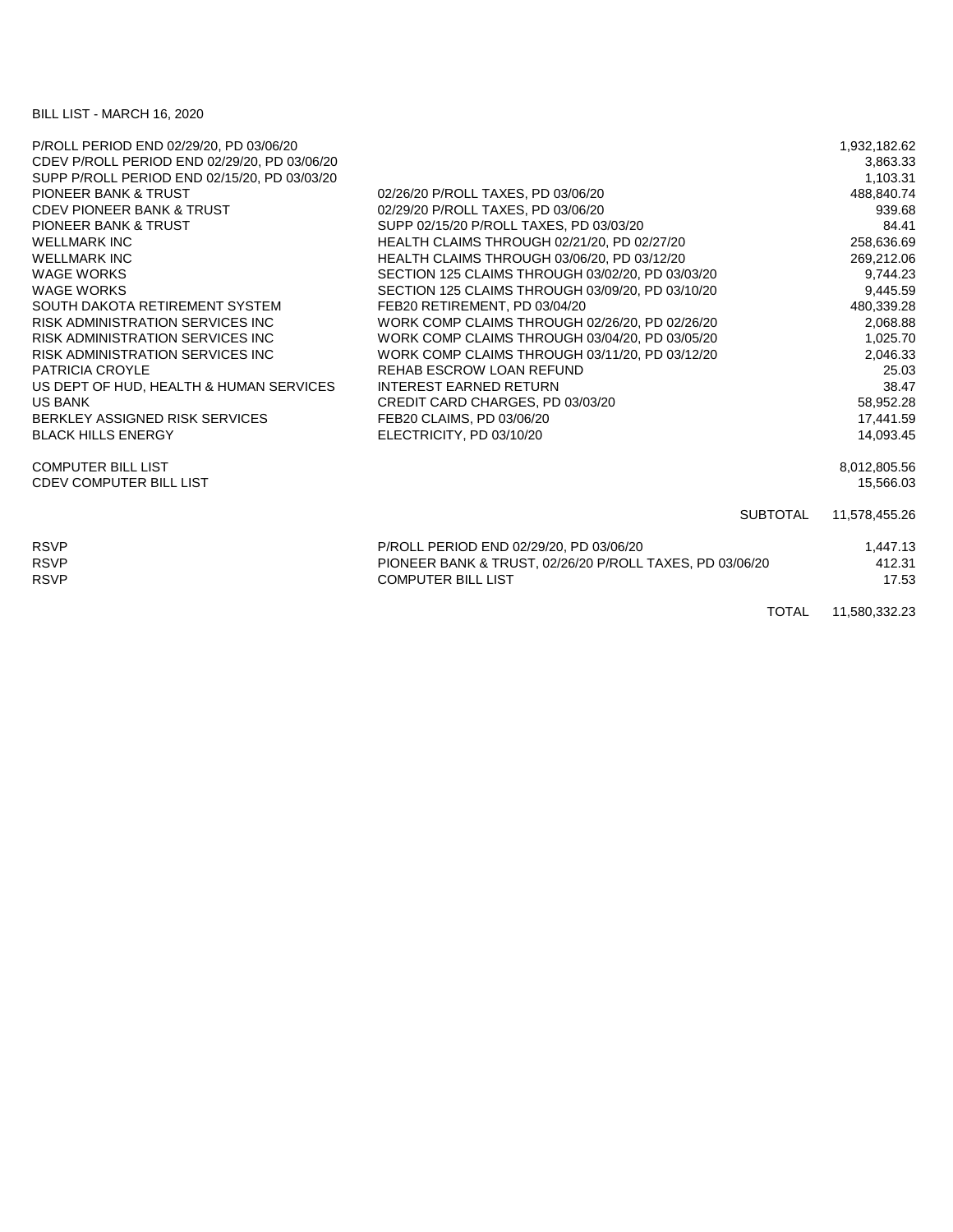## The City of Rapid City Bill List by Vendor - Summary

| <b>Vendor ID</b> | <b>Vendor Name</b>                                     | <b>Amount</b> |
|------------------|--------------------------------------------------------|---------------|
|                  | 12115 392 CREATIONS                                    | 60.00         |
|                  | 37 A & B BUSINESS SOLUTIONS INC                        | 3293.67       |
|                  | 42 A T & T MOBILITY                                    | 46.23         |
|                  | 12022 A TO Z SHREDDING                                 | 317.52        |
|                  | 46 A&B WELDING SUPPLY CO INC                           | 4031.66       |
|                  | 9552 A&J SCREENING-PARK BENCH APPAREL                  | 343.75        |
|                  | 2899 A.M. LEONARD INC.                                 | 222.71        |
|                  | 11266 ABILITY NETWORK INC                              | 207.90        |
|                  | 79 ACE HARDWARE-EAST                                   | 416.51        |
|                  | 80 ACE HARDWARE-WEST                                   | 434.86        |
|                  | 81 ACE STEEL & RECYCLING INC                           | 417.17        |
|                  | 86 ACTION MECHANICAL INC                               | 2444.68       |
|                  | 9519 ACTION POWER WASHING                              | 940,00        |
|                  | 6242 ACUSHNET COMPANY                                  | 144.29        |
|                  | 90 ADAMS ISC                                           | 346.85        |
|                  | 97 ADECCO EMPLOYMENT SERVICES                          | 399.90        |
|                  | 6173 ADVANCED ENGINEERING & ENVIRONMENTAL SERVICES INC | 69790.58      |
|                  | 125 AIR WORKS SALES & SERVICE                          | 589.00        |
|                  | 9041 AIRGAS USA, LLC                                   | 377.97        |
|                  | 151 ALLEGIANT EMERGENCY SERVICES INC                   | 107.64        |
|                  | 164 ALSCO INC                                          | 432.90        |
|                  | 13231 AMANDA COLEMAN                                   | 30.00         |
|                  | 179 AMERICAN ENGINEERING TESTING INC                   | 840.25        |
|                  | 6893 AMERICINN                                         | 1243.94       |
|                  | 3909 ANDREW RASMUSSEN                                  | 1321.53       |
|                  | 2961 ANDY LIPP                                         | 18.80         |
|                  | 13246 ANGELIQUE'S SEWING                               | 212.44        |
|                  | 7825 ANIMAL CLINIC OF RAPID CITY                       | 349.75        |
|                  | 13201 ANTIGUA GROUP INC                                | 1041.76       |
|                  | 241 A-PLUS SIGNS                                       | 100.00        |
|                  | 10763 AQUATIC TECHNOLOGY INC                           | 5342.07       |
|                  | 291 ASPEN RIDGE LAWN AND LANDSCAPE LLC                 | 565.00        |
|                  | 337 B & H PHOTO                                        | 531.24        |
|                  | 10369 BALCO UNIFORMS INC                               | 3480.52       |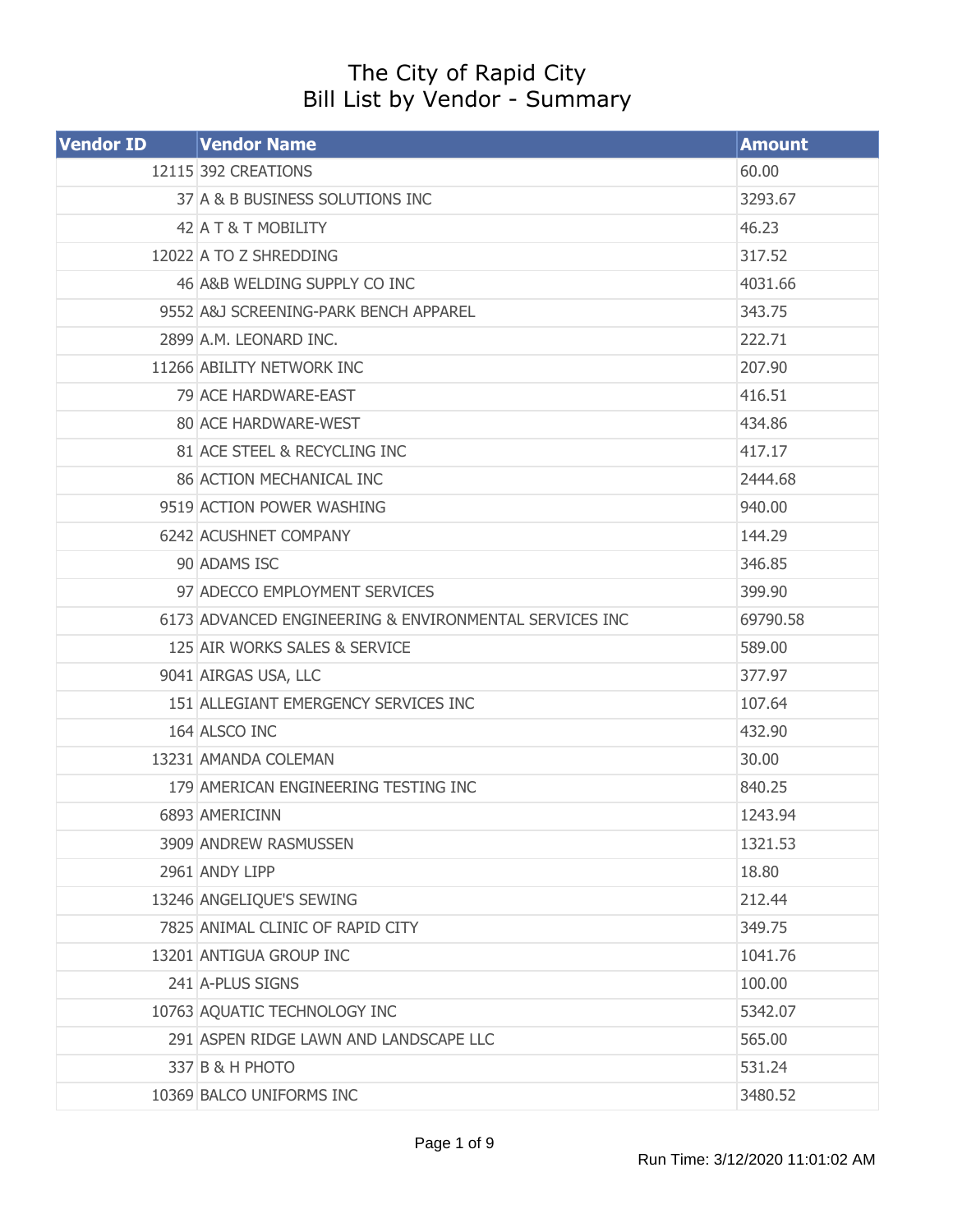| 8451 BATTERIES PLUS BULBS                        | 264.63    |
|--------------------------------------------------|-----------|
| 497 BENTLEY SYSTEMS INC                          | 170.25    |
| 536 BH SERVICES INC                              | 384.61    |
| 549 BIERSCHBACH EQUIPMENT INC                    | 4780.55   |
| 572 BLACK & VEATCH                               | 14624.00  |
| 11100 BLACK HILLS & BADLANDS TOURISM ASSOCIATION | 200.00    |
| 575 BLACK HILLS AMMUNITION                       | 3500.00   |
| 584 BLACK HILLS BUSINESS SOURCE                  | 297.20    |
| 586 BLACK HILLS CHEMICAL AND JANITORIAL CO INC   | 2192.23   |
| <b>622 BLACK HILLS ENERGY</b>                    | 49889.56  |
| 602 BLACK HILLS INSURANCE                        | 446.00    |
| 623 BLACK HILLS POWER SPORTS INC                 | 419.80    |
| 629 BLACK HILLS ROOFING & SHEET METAL            | 10852.16  |
| 637 BLACK HILLS TRUCK & TRAILER INC              | 2273.29   |
| 638 BLACK HILLS URGENT CARE                      | 1295,00   |
| 692 BORDER STATES ELECTRIC SUPPLY                | 162.83    |
| 699 BOUND TREE MEDICAL INC                       | 5839.16   |
| 13206 BRENDA WALLACE                             | 100.00    |
| 2982 BRENT LONG                                  | 112.00    |
| 842 BUTLER MACHINERY CO.                         | 204937.15 |
| 3075 CALEN MANINGAS                              | 60.00     |
| 13200 CANINE DEVELOPMENT GROUP INC               | 300.00    |
| 905 CARQUEST AUTO PARTS                          | 1797.39   |
| 910 CARROT-TOP INDUSTRIES INC                    | 333.12    |
| 931 CBH COOPERATIVE                              | 9373.01   |
| 932 CDW GOVERNMENT INC                           | 176.44    |
| 945 CENTURY BUSINESS PRODUCTS INC                | 202.70    |
| 946 CENTURY GLASS INC                            | 2393.62   |
| 948 CENTURYLINK                                  | 135.71    |
| 951 CERTIFIED LABORATORIES INC                   | 864.91    |
| 13258 CHARLES T DOCKTER                          | 157.33    |
| 13081 CHRIS HEUTZENREODER                        | 219.99    |
| 988 CHRIS SUPPLY COMPANY INC                     | 206.33    |
| 2582 CHRISTOPHER JOLLEY                          | 112.00    |
| 7634 CISCO WEBEX LLC                             | 516.00    |
| 1013 CITY OF RAPID CITY                          | 57833.28  |
| 1044 CLIMATE CONTROL SYSTEMS & SERVICE           | 2843.86   |
| 1053 COCA-COLA OF THE BLACK HILLS                | 571.50    |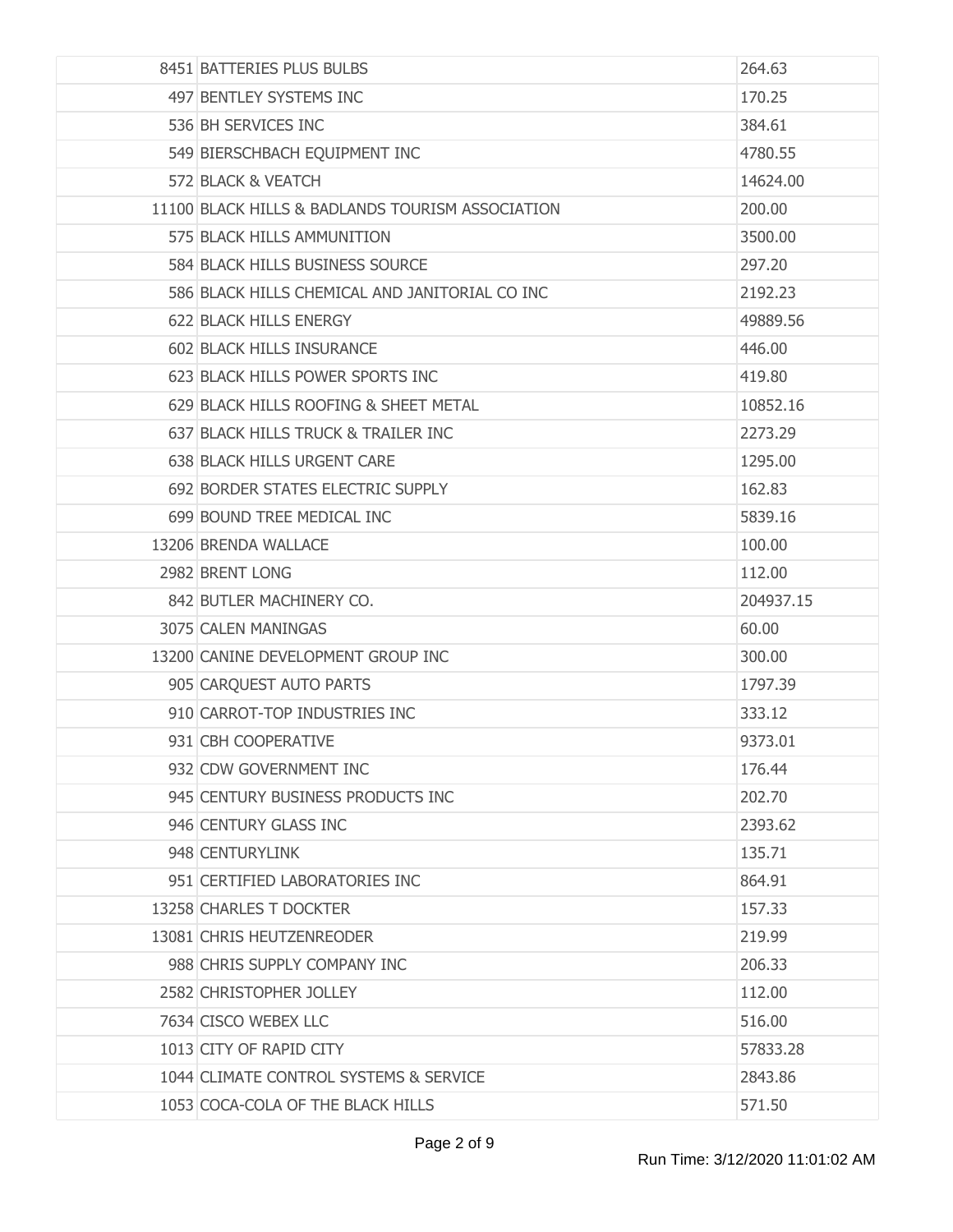| 1088 COMMERCIAL KITCHEN PRODUCTS               | 274.90    |
|------------------------------------------------|-----------|
| 1103 CONNECTIONS INC                           | 1392.30   |
| 1113 CONTRACTOR'S SUPPLY INC                   | 1192.22   |
| 8348 COPRO EFP LLC                             | 1791.00   |
| 9890 CORE & MAIN LP                            | 167175.48 |
| 1132 CORNERSTONE RESCUE MISSION                | 8333.33   |
| 1135 CORR CONSTRUCTION INC                     | 67607.70  |
| 1163 CREDIT COLLECTIONS BUREAU                 | 354.96    |
| 1164 CRESCENT ELECTRIC SUPPLY CO               | 9654.71   |
| 1167 CRICKET LAWN SERVICE                      | 105.00    |
| 1179 CRUM ELECTRIC                             | 251.19    |
| 10507 CUMMINS ROCKY MOUNTAIN                   | 465.00    |
| 1218 DAHL FINE ARTS CENTER                     | 9166.67   |
| 1239 DAKOTA FLUID POWER                        | 285.18    |
| 5570 DAKOTA HILLS PEST SERVICE                 | 225.00    |
| 1248 DAKOTA PARTY                              | 174.30    |
| 1251 DAKOTA PUMP & CONTROL INC                 | 7517.97   |
| 1252 DAKOTA PUMP INC                           | 7005.12   |
| 1260 DAKOTA SUPPLY GROUP                       | 819.61    |
| 6888 DAKOTA TRUCK & AUTO LLC                   | 3538.54   |
| 4768 DALE TECH                                 | 36.00     |
| 1267 DALE'S TIRE & RETREADING INC              | 449.95    |
| 10986 DENNIS ZANDSTRA REAL ESTATE HOLDINGS LLC | 223365.74 |
| 10648 DENNY MENHOLT CHEVROLET                  | 151.73    |
| 1359 DIAMOND VOGEL PAINT CTR                   | 391.92    |
| 1380 DIVE RESCUE INTERNATIONAL INC             | 2371.06   |
| 13086 DNI PROPERTIES                           | 2200.00   |
| 2983 DR. NATHAN LONG                           | 1800.00   |
| 1475 EARLY CHILDHOOD CONNECTIONS               | 4166.67   |
| 13251 EDGES AND DREAMS                         | 107.25    |
| 12420 ELEVATE RAPID CITY                       | 20833.33  |
| 13257 ELIZABETH M NASH                         | 98.47     |
| 1536 EMERGENCY MEDICAL PRODUCTS INC            | 24.40     |
| 13080 ENGINEERED CONCRETE PRODUCTS LLC         | 4393.00   |
| 1599 EXHAUST PROS OF RC INC.                   | 441.98    |
| 1619 FARMER BROTHERS CO                        | 101.00    |
| 1627 FASTENAL COMPANY                          | 5280.95   |
| 1633 FEDERAL EXPRESS CORPORATION               | 811.81    |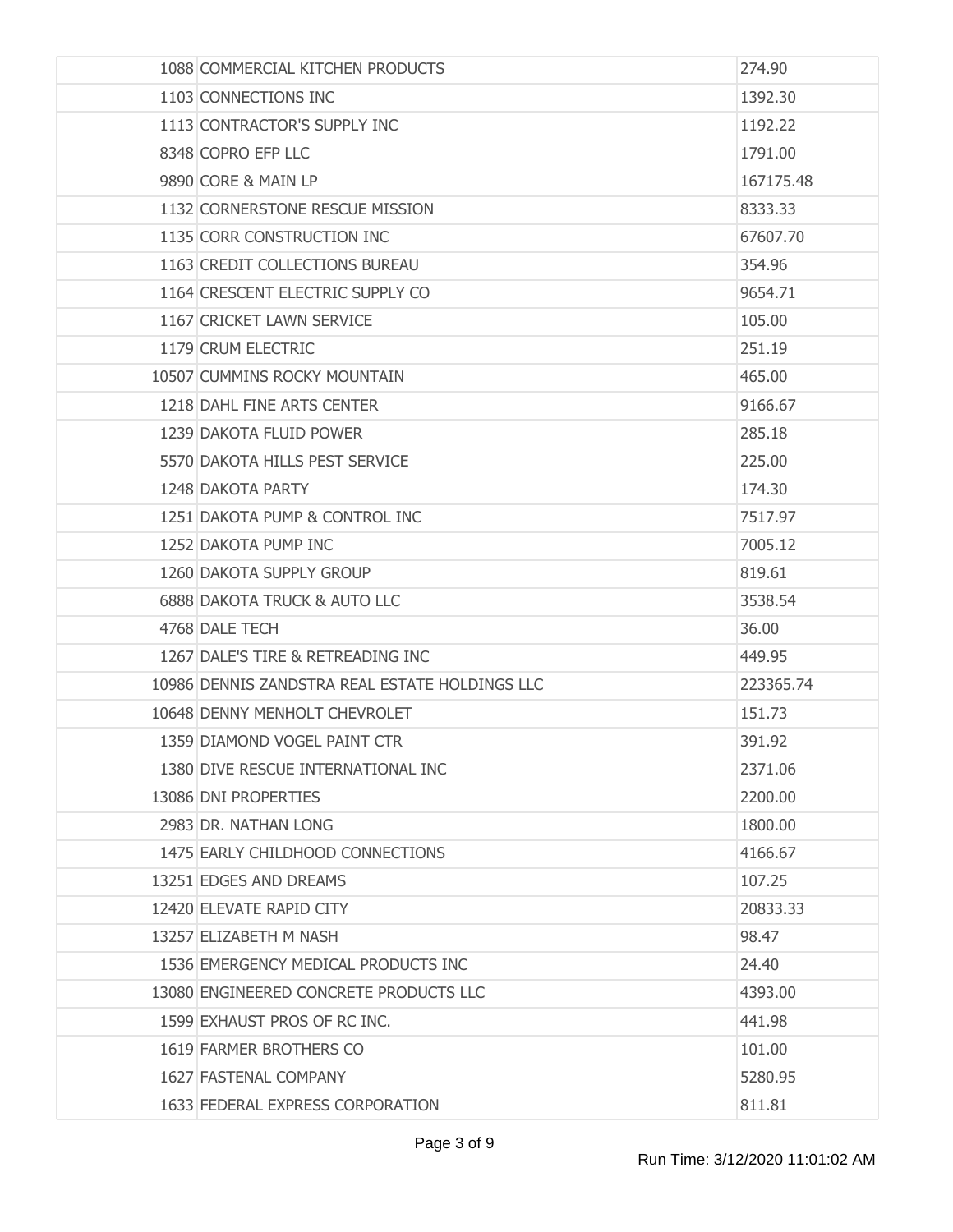| 1639 FELSBURG HOLT & ULLEVIG                       | 8420.21  |
|----------------------------------------------------|----------|
| 1647 FERBER ENGINEERING                            | 6647.50  |
| 12019 FIT TO LIFT LLC                              | 18335.00 |
| 12292 FLOYD'S TRUCK CENTER                         | 15390.01 |
| 1728 FMG INC.                                      | 11532.80 |
| 1751 FOUR SEASONS SPORTS CENTER INC                | 837.95   |
| 10600 FREED'S FLOORS                               | 4969.94  |
| 1820 G&H DISTRIBUTING INC.                         | 275.96   |
| 4224 GALE SCHIPKE                                  | 56.00    |
| 1831 GALLS INCORPORATED                            | 470.17   |
| 11262 GLEN ROTH                                    | 150.00   |
| 1922 GODFREY BRAKE SERVICE & SUPPLY INC            | 784.11   |
| 1924 GOLDEN WEST TECHNOLOGIES INC                  | 220.50   |
| 1979 GREAT WESTERN TIRE INC.                       | 4279.34  |
| 2000 GRIMM'S PUMP SERVICE INC                      | 1033.36  |
| 11547 HAMILTON COMPANY                             | 42.12    |
| 2132 HARVEYS LOCK SHOP INC                         | 84.29    |
| 2149 HAWKINS CHEMICAL INC                          | 8842.50  |
| 2168 HEARTLAND PAPER CO                            | 73.60    |
| 13207 HEATHER DAWN DELEEUW                         | 100.00   |
| 2207 HENRY SCHEIN INC                              | 1038.63  |
| 2267 HILLYARD INC. / SIOUX FALLS                   | 1491.54  |
| 5925 HOLIDAY COMPANIES                             | 603.00   |
| 2293 HOLIDAY INN-CITY CENTER                       | 450.00   |
| 11555 HONEY DONE                                   | 845.00   |
| 2319 HORNUNGS PRO GOLF                             | 58.89    |
| 2377 IAFC MEMBERSHIP                               | 1985.00  |
| 2394 IMAGE TREND INC                               | 5360.00  |
| 2409 INDOFF INC                                    | 16011.23 |
| 6180 INTERNATIONAL ASSOCIATION OF CHIEFS OF POLICE | 380.00   |
| 2453 INTERSTATE BATTERIES INC                      | 227.90   |
| 8651 INTOXIMETERS INC                              | 200.50   |
| 13242 JAMES SCHULTZ                                | 516.56   |
| 1183 JASON CULBERSON                               | 112.00   |
| 6238 JEFF THAYER                                   | 925.00   |
| 2512 JENNER EQUIPMENT CO                           | 853.64   |
| 2526 JERRY'S CAKES SHAKES & BAKE                   | 9.50     |
| 13259 JIM RAY                                      | 64.27    |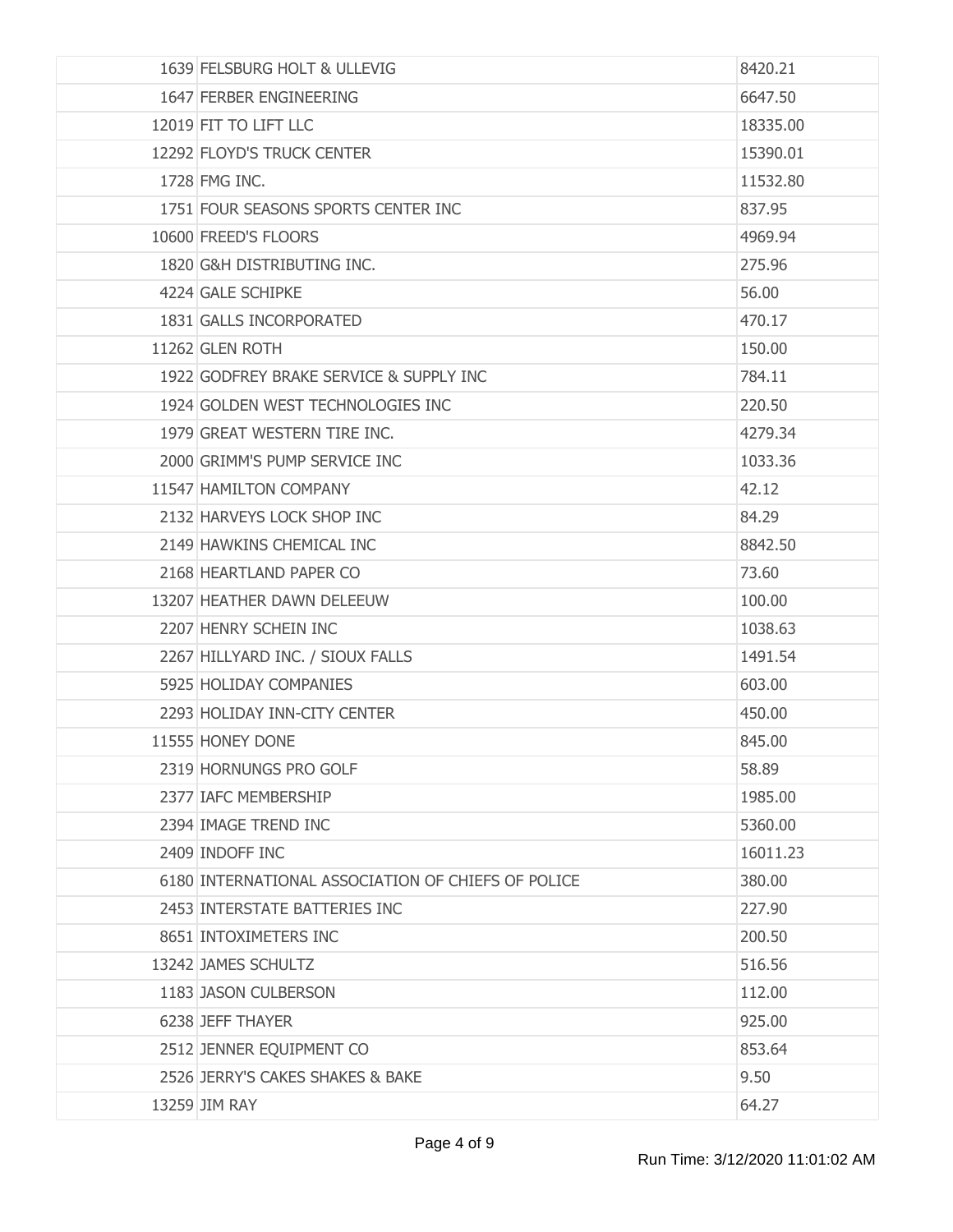| 6699 JMD EXCAVATING                      | 4045.00    |
|------------------------------------------|------------|
| 2552 JOHNSON CONTROLS INC                | 1100.17    |
| 13243 JOSEPH V OUKROP                    | 700.76     |
| 13208 KAREN ESTHER JEANETTE WILLIAMS     | 100.00     |
| 13196 KAYLA STANSBERRY                   | 20.00      |
| 13244 KENNETH D JUDD                     | 412.88     |
| 2682 KIMBALL MIDWEST                     | 660.02     |
| 2719 KNECHT HOME CENTER                  | 157.55     |
| 2739 KONE INC                            | 97.58      |
| 2772 KT CONNECTIONS INC                  | 2966.00    |
| 11163 LAKOTA CONTRACTING INC             | 453.70     |
| 2859 LAWSON PRODUCTS INC                 | 963.96     |
| 6816 LIBERTY CHRYSLER CENTER LLC         | 22680.72   |
| 2935 LIFEWAYS INC                        | 5000.00    |
| 2938 LIGHTING MAINTENANCE CO             | 5355.22    |
| 2944 LINCOLN AQUATICS                    | 661.74     |
| 2966 LITTLE PRINT SHOP                   | 421.72     |
| 7828 LOGANS TRANSMISSION INC.            | 1600.00    |
| 13230 LOVE INC OF THE BLACK HILLS        | 43792.00   |
| 3004 LOWE'S                              | 18.92      |
| 3036 M G OIL CO                          | 4030.30    |
| 5652 MA MORTENSON COMPANY                | 4290221.44 |
| 3040 MAC CONSTRUCTION CO                 | 400323.13  |
| 8899 MACQUEEN EMERGENCY GROUP            | 1220.67    |
| 3086 MARCO'S PIZZA                       | 71.26      |
| 763 MARK BRODRICK                        | 144.83     |
| 13241 MARY ROOT                          | 10.00      |
| 3115 MATHESON TRI-GAS INC                | 1365.47    |
| 10042 MATHEW ORNELAS                     | 46.00      |
| 10041 MATTHEW CURLEY                     | 87.00      |
| 8058 MB ENTERPRISES                      | 168.00     |
| 3164 MCKIE FORD INC                      | 1134.78    |
| 7888 MEGAN GOULD                         | 73.00      |
| 3208 MENARDS                             | 1899.32    |
| 3225 METROPOLITAN LIFE INSURANCE COMPANY | 6095.78    |
| 3242 MIDCONTINENT COMMUNICATIONS         | 9378.81    |
| 3252 MIDLAND SCIENTIFIC INC              | 942.38     |
| 3260 MIDWEST TURF & IRRIGATION           | 132.77     |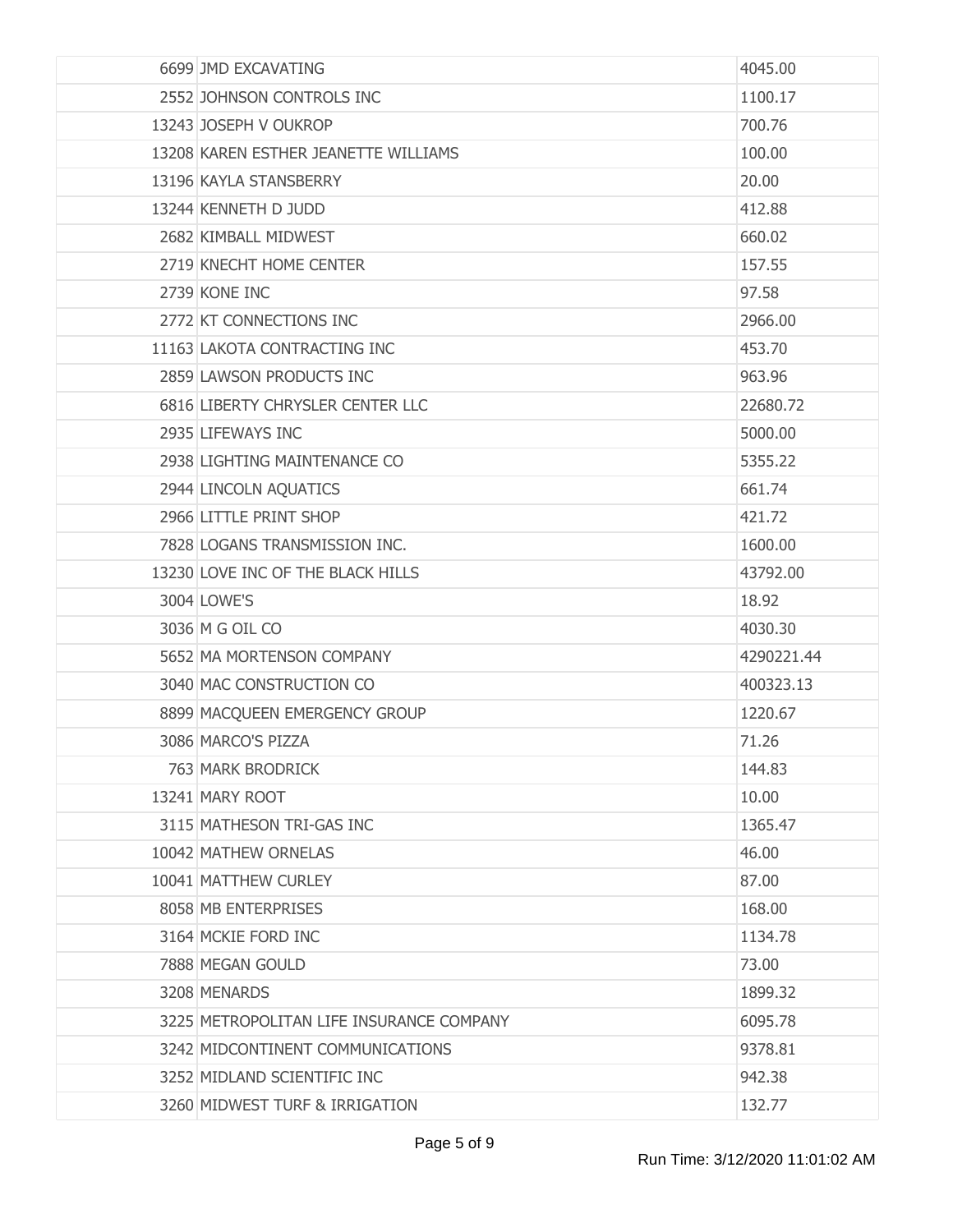| 3321 MONTANA DAKOTA UTIL CO                   | 1515.64   |
|-----------------------------------------------|-----------|
| 12870 MS FOSTER & ASSOCIATES INC              | 256.47    |
| 3373 MUELLENBERG ELECTRIC INC                 | 4338.76   |
| 3395 MUSEUM ALLIANCE OF RC                    | 23000.00  |
| 13228 MY PLACE HOTEL-FT PIERRE SD             | 77.00     |
| 3439 NEBRASKA SALT & GRAIN CO                 | 42397.62  |
| 11541 NICK STROOT                             | 144.56    |
| 3508 NOONEY & SOLAY LLP                       | 4250.00   |
| 10597 NORTH CENTRAL INTERNATIONAL INC         | 2410.03   |
| 3525 NORTHERN TRUCK EQUIPMENT CORP            | 4122.65   |
| 3530 NORTHWEST PIPE FITTINGS INC              | 9342.75   |
| 11668 OVERHEAD DOOR OF RAPID CITY             | 385.63    |
| 3625 PACIFIC STEEL & RECYCLING INC            | 281.37    |
| 3660 PARKWAY CAR WASH INC                     | 428.50    |
| 3670 PARTY DIRECT                             | 791.91    |
| 3601 PENNINGTON COUNTY                        | 240879.31 |
| 5432 PERFORMING ARTS CENTER OF RAPID CITY INC | 3291.83   |
| 5497 PIONEER BANK & TRUST                     | 4566.26   |
| 3704 PONDEROSA SPORTSWEAR                     | 1250.55   |
| 3722 POWER HOUSE HONDA                        | 619.16    |
| 11354 PRAIRIE AUTO PARTS                      | 3816.16   |
| 3742 PRESSURE SERVICE INC.                    | 173.76    |
| 3750 PRINT MARK-ET                            | 32.85     |
| 6215 PROFESSIONAL METAL WORKS LLC             | 400.00    |
| 3761 PROMOTION PHYSICAL THERAPY               | 180.00    |
| 7323 PROVANTAGE LLC                           | 2588.32   |
| 8835 RACHEL HOBBS                             | 42.00     |
| 3829 RAMKOTA HOTEL                            | 196.00    |
| 3849 RAPID CITY ARTS COUNCIL                  | 450.00    |
| 12750 RAPID CITY HARDWARE                     | 25.37     |
| 3863 RAPID CITY JOURNAL - ADVERTISING         | 1946.64   |
| 3885 RAPID DELIVERY                           | 115.00    |
| 3896 RAPID SPA INC                            | 18.51     |
| 10961 RAPID TAXI INC                          | 1060.10   |
| 7821 RAPID UPHOLSTERY LLC                     | 650.00    |
| 3901 RAPID VALLEY SANITARY DISTRICT           | 4556.58   |
| 3938 RDO EQUIPMENT CO                         | 2484.35   |
| 3950 RECORD STORAGE SOLUTIONS INC             | 26.90     |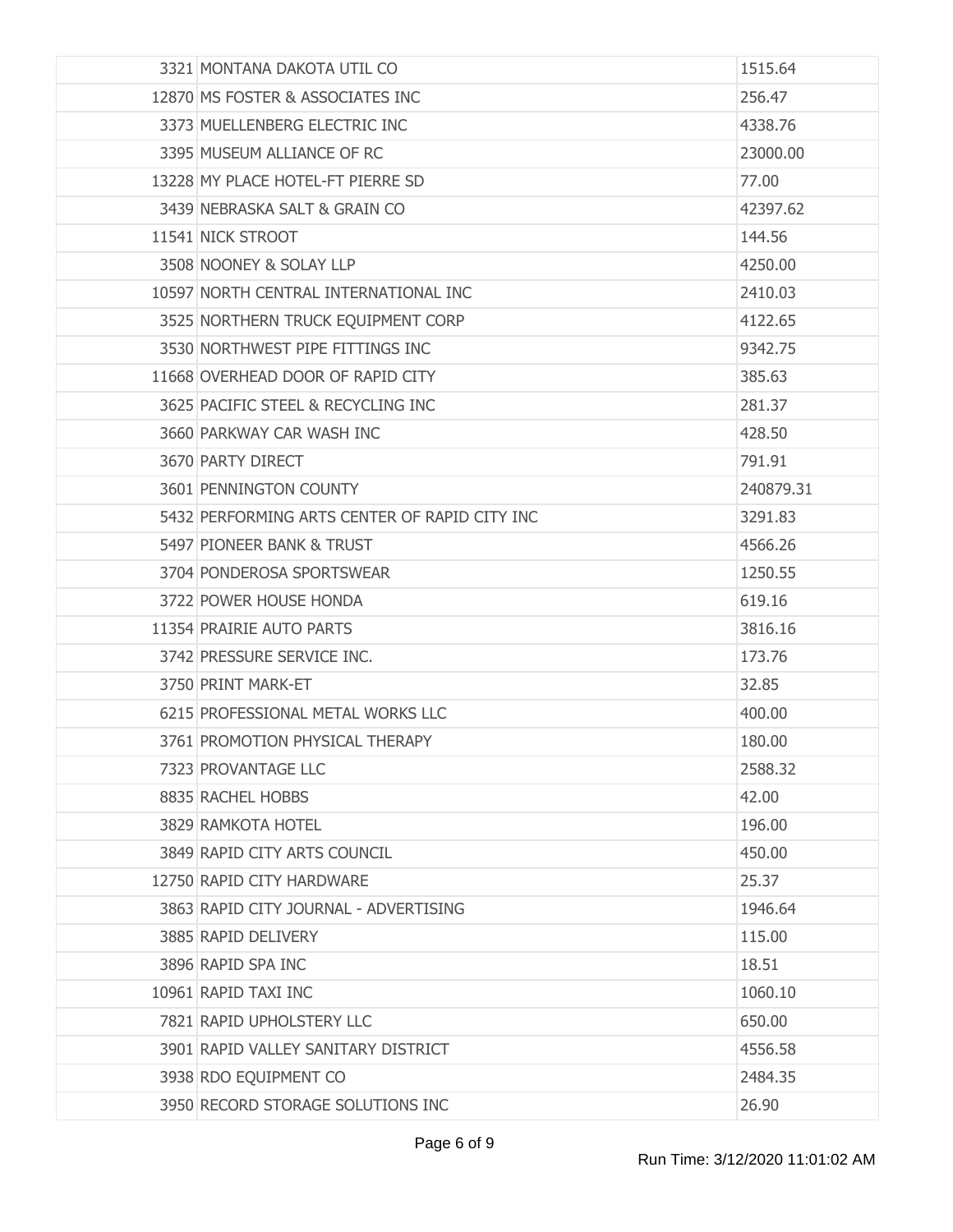| 3952 RECOVERY SYSTEMS CO INC                | 537287.00 |
|---------------------------------------------|-----------|
| 3958 RED WING SHOE STORE                    | 505.72    |
| 11941 RICH BRAUNSTEIN                       | 261.34    |
| 9023 RICK'S BODY SHOP LLC                   | 753.72    |
| 4040 RICOH USA                              | 657.58    |
| 13088 RISK ADMINISTRATION SERVICES INC      | 2750.00   |
| 8951 RMS SCREEN PRINTING & EMBROIDERY       | 93.00     |
| 5173 ROBERT WEINERT                         | 7.42      |
| 4076 ROCKY MOUNTAIN ACCREDITATION NETWORK   | 200.00    |
| 1805 ROGER FRYE'S PAINT & SUPPLY INC        | 139.96    |
| 2067 ROGER HALL                             | 36.00     |
| 13245 ROSENBAUER MOTORS LLC                 | 761.67    |
| 8646 ROSENBAUER SOUTH DAKOTA LLC            | 148.29    |
| 4125 RUNNINGS SUPPLY INC                    | 2401.61   |
| 4137 RUSHMORE PLAZA CIVIC CENTER            | 896.00    |
| 10684 RYAN NELSON                           | 42.00     |
| 4182 SAM'S CLUB                             | 169.19    |
| 13205 SANDRA SCOTT RUGER                    | 100.00    |
| 7542 SARA ODDEN                             | 56.00     |
| 2604 SCOTT JUNGCK                           | 87.00     |
| 4296 SDSM&T - CONCRETE CONF                 | 1240.00   |
| 4330 SERVALL UNIFORM/LINEN CO INC           | 1018.88   |
| 4397 SIMON CONTRACTORS OF SD INC            | 47409.93  |
| 10772 SIMON NORTH REGION SD                 | 1793.47   |
| 4405 SIMPSON'S PRINTING                     | 594.00    |
| 4406 SIMS GLASS                             | 85.00     |
| 12844 SIOUX FALLS FORD INC                  | 495.09    |
| 4415 SIRCHIE FINGER PRINT LABORATORIES      | 100.68    |
| 4483 SONNEL TECHNOLOGIES LLC                | 6377.20   |
| 4498 SOUTH DAKOTA BUILDING OFFICIALS' ASSOC | 246.00    |
| 4505 SOUTH DAKOTA ENGINEERING SOCIETY       | 60.00     |
| 4519 SOUTH DAKOTA ONE CALL                  | 547.75    |
| 4599 STAPLES ADVANTAGE                      | 772.13    |
| 4605 STATE INDUSTRIAL PRODUCTS              | 269.75    |
| 4504 STATE OF SOUTH DAKOTA                  | 490.00    |
| 13240 STEPHANIE KONOPNCIKI                  | 100.00    |
| 12841 STERN OIL CO                          | 435.32    |
| 7659 STEVE FROOMAN                          | 36.00     |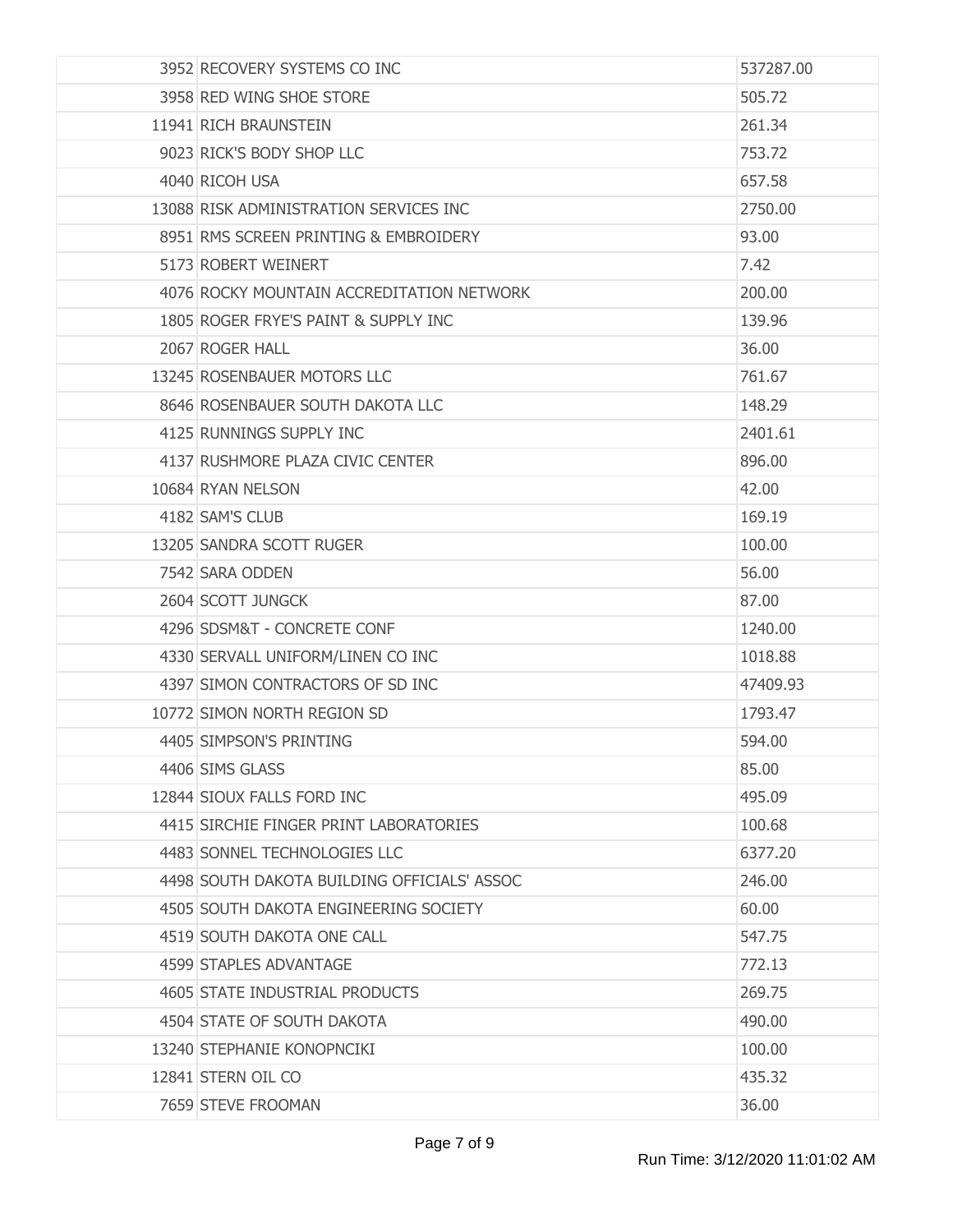| 2649 STEVEN KELLER                      | 46.00     |
|-----------------------------------------|-----------|
| 4668 STREET IMAGE                       | 1999.94   |
| 4676 STRYKER SALES CORPORATION          | 2900.32   |
| 4684 STURDEVANT'S AUTO PARTS            | 1679.22   |
| 12188 SUMMIT COMPANIES                  | 252.75    |
| 4695 SUMMIT SIGNS & SUPPLY INC          | 5.25      |
| 9237 SUPERION                           | 7532.50   |
| 4731 SWIFTEC INC                        | 128300.35 |
| 2576 TED JOHNSON                        | 36.00     |
| 4781 TEMPERATURE TECHNOLOGY INC.        | 1483.87   |
| 11115 TEST GAUGE & BACKFLOW SUPPLY - CO | 891.15    |
| 9787 THE CHAPMAN GROUP                  | 800.00    |
| 4011 THE REPAIR SHOP INC                | 41.60     |
| 13013 THOMAS & SONS MOVING COMPANY LLC  | 540.00    |
| 4805 THOMAS AUTO SERVICE                | 100.00    |
| 4845 TIME EQUIP. RENTAL & SALES INC.    | 183.90    |
| 4870 TOW PROS                           | 185.00    |
| 4875 TRACTOR SUPPLY                     | 88.00     |
| 10249 TRANSOURCE TRUCK & EQUIPMENT INC  | 1174.46   |
| 11944 TRAVELERS                         | 3836.74   |
| 12771 TRITECH SOFTWARE SYSTEMS          | 4069.50   |
| 4944 TWILIGHT FIRST AID & SAFETY SUPPLY | 419.90    |
| 5265 TYLER WILCOX                       | 21.30     |
| 4957 ULINE INC                          | 791.38    |
| 4976 UNITED STATES PLASTIC CORPORATION  | 801.09    |
| 4979 UNIVERSAL ATHLETIC                 | 237.00    |
| 12207 US BANK EQUIPMENT FINANCE         | 183.90    |
| 12684 US BANK NATIONAL ASSOCIATION      | 497172.19 |
| 5003 USA BLUE BOOK                      | 291.56    |
| 13115 VANTAGE LAW GROUP                 | 4716.00   |
| 5039 VANWAY TROPHY & AWARD              | 1344.95   |
| 6415 VAST BUSINESS                      | 3868.42   |
| 10261 VINYL-PRO                         | 225.00    |
| 9536 VISIT RAPID CITY                   | 68371.40  |
| 5183 WELLMARK INC                       | 296548.42 |
| 5202 WEST RIVER WELDING & MACHINE       | 2546.00   |
| 5211 WESTERN MAILERS                    | 5694.22   |
| 5220 WESTERN STATIONERS                 | 3630.70   |